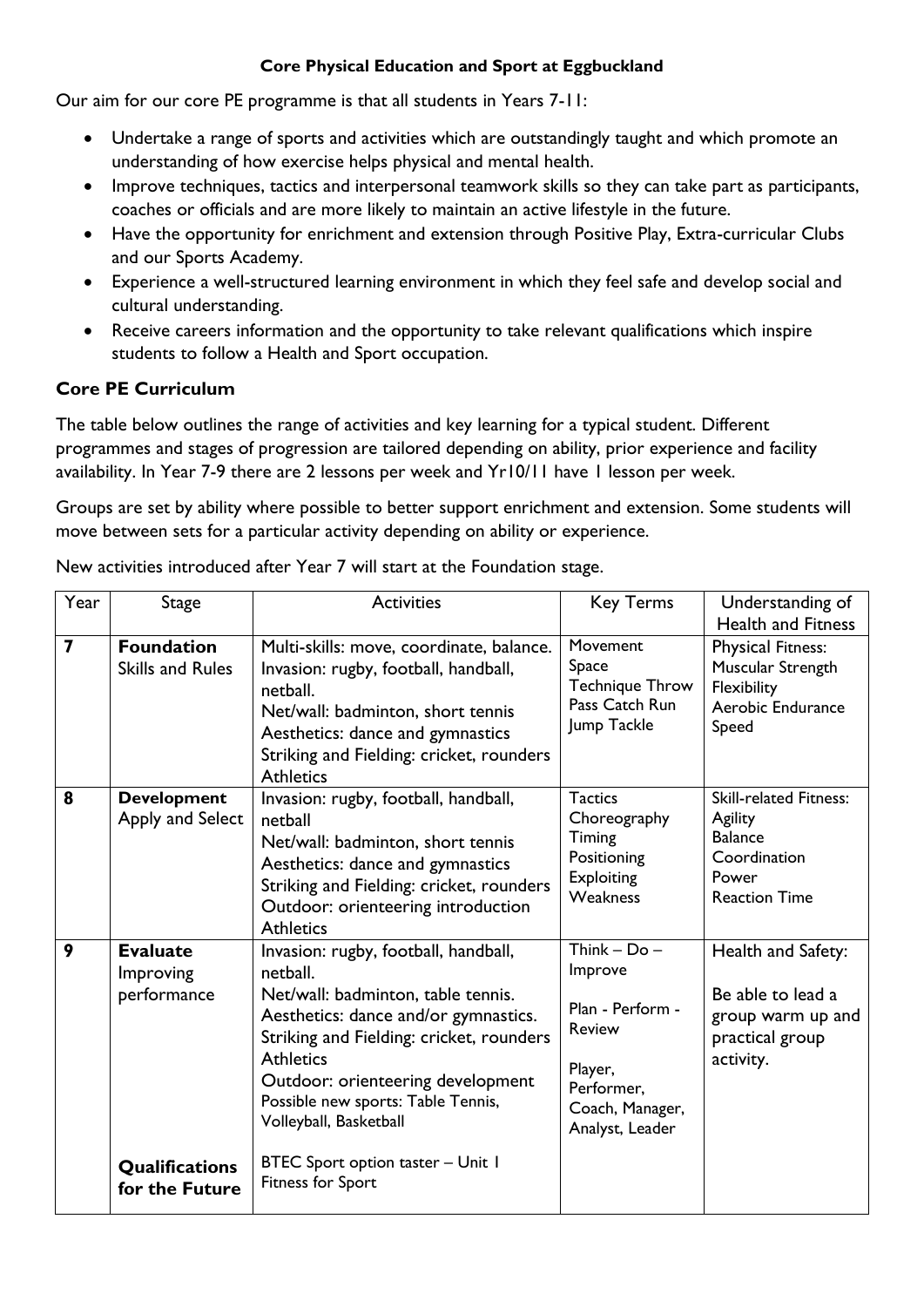| $\overline{10}$               | <b>Consolidation</b><br>and Extension   | Invasion: rugby, football, handball,<br>netball, basketball.                                                                                                                                                                                  | Principles of<br>Training and                                   | Be able to explain<br>how Components                |  |
|-------------------------------|-----------------------------------------|-----------------------------------------------------------------------------------------------------------------------------------------------------------------------------------------------------------------------------------------------|-----------------------------------------------------------------|-----------------------------------------------------|--|
| <b>Benefits for</b><br>health |                                         | Net/wall: badminton, table tennis.<br>Aesthetics: dance and/or gymnastics.<br>Striking and Fielding: cricket, rounders<br>Outdoor: orienteering extension<br><b>Athletics</b>                                                                 | <b>Exercise: FITT</b><br>Frequency<br>Intensity<br>Time<br>Type | of Fitness link to<br>performance in<br>each sport. |  |
| $\mathbf{H}$                  | <b>Recreation</b>                       | Optional activities for participation<br>and enjoyment                                                                                                                                                                                        | Learn, play and<br>participate.                                 | Be able to explain<br>the benefits of               |  |
|                               | Options for<br>enjoyment and<br>fitness | Invasion: football, netball, basketball,<br>rugby.<br>Net/wall: badminton, table tennis,<br>short tennis, volleyball.<br>Striking and Fielding: rounders and<br>softball variations.<br>Body and Mind: physical and<br>mindfulness activities |                                                                 | exercise for long<br>term health.                   |  |

### **Sports Academy**

Students in Year 8, 9 and 10 have the opportunity to stretch talents by applying for our Sport Academy. Our aim is to provide specific coaching and fitness development to extend a player's technique, tactical understanding and fitness so they have ability to perform at a Plymouth and regional level.

Students undertake a formal application process which involves a practical assessment and interview. It is expected that successful students are external club members and show a commitment to general college sport as well as the potential to act as Ambassadors and Sports Leaders within Plymouth sports events.

Teams may be entered in Plymouth District Netball Leagues and County and National Cup Football competitions.

Format:

1 core curriculum lesson per week.

1 specific individual and team coaching lesson

1 health and fitness to improve performance and which incorporates necessary statutory PSHE aspects.

| <b>Current academies</b> | Male     | Female   |
|--------------------------|----------|----------|
| Year 8                   | Football | Netball  |
| Year 9                   | Football | Football |
| Year 10                  | Football | Netball  |

### **Online Learning**

To enable students to continue to stay active or to stay engaged with Pe and sport whilst at home we have designed 4 stages of online learning. All material is available through the college website or on Sharepoint.

#### **[AA Online Home Learning](https://eggbuckland.sharepoint.com/:f:/g/peandsport/EtLaKDMI2QFAqD8-8yeyzPMB8kB2cPKFW5DgzqUkVKN5kg?e=Ej9SwA)**

Stage 1: Improving Components of Fitness: personal exercise. PE and Activate/Sobey Fitness instruction and exercise videos to follow and Training Log to record activity.

Stage 2: Circuit Training with PE staff: instructional video and training log.

Stage 3: Online exercise with loe Wicks

Stage 4: Sports knowledge and understanding: sport based written puzzles and activities so that students who are ill or injured can still keep their mind active.